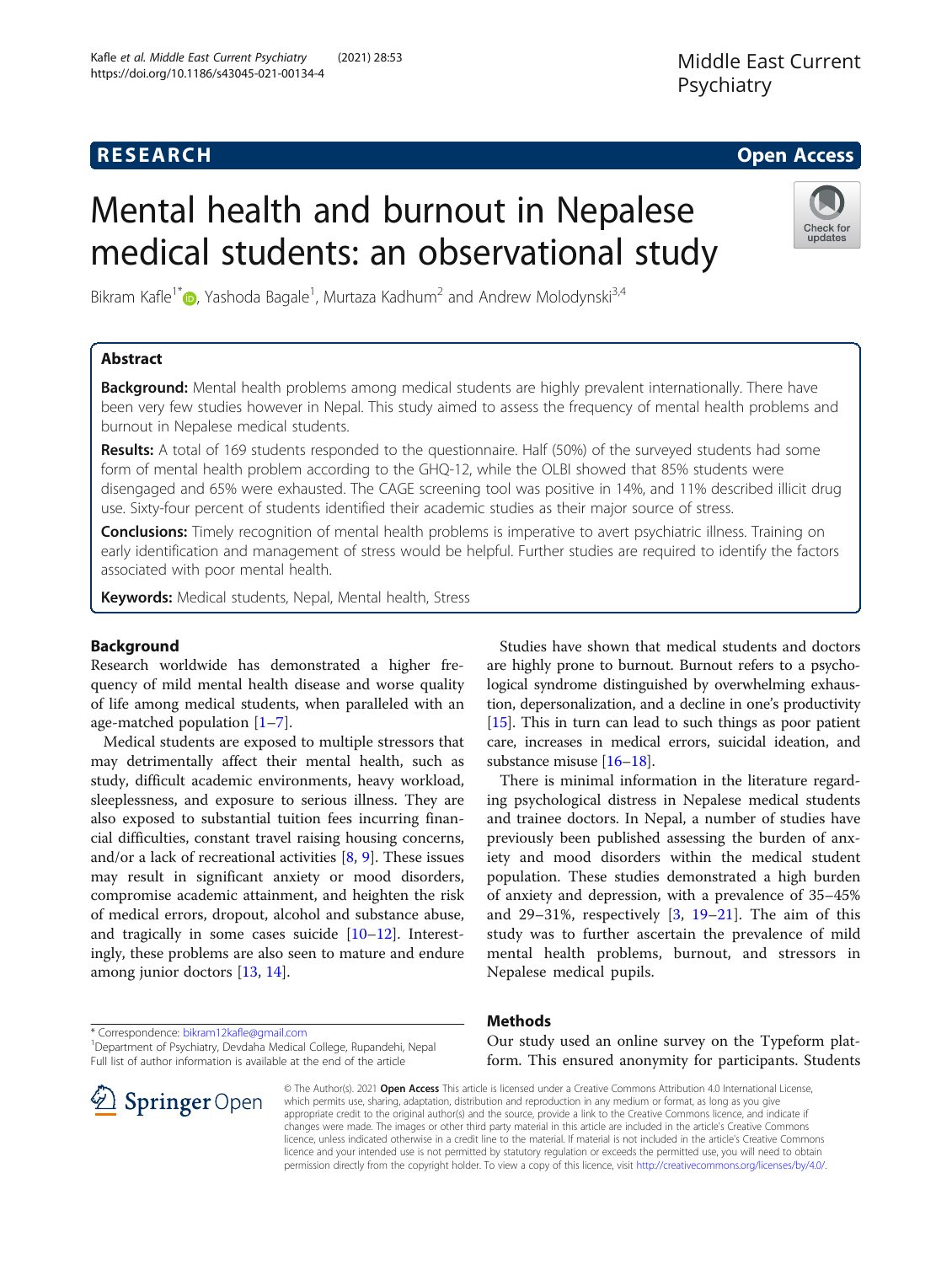from Nepal took part alongside students from many countries and were invited by an array of methods in medical schools and on social media. Information collected included demographic data such as year of study, age, gender, and highest educational level achieved by the parents. Previous mental health issues prior to medical school entry such as diagnosis of a mental health condition, use of psychiatric medication, and current mental health issues were explored. The consumption of alcohol and/or drugs and burnout were measured using the CAGE questionnaire and the OLBI respectively.

The Oldenburg Burnout Inventory (OLBI) [[22\]](#page-3-0) is a reliable and valid burnout inventory that has been well used over time and in different groups. It aims to measure two main factors, namely exhaustion and disengagement, through the use of sixteen questions that are ranked based on level of agreement. A respondent's total burnout score places the individual in categories ranging from very low to very high risk of burnout. The General Health Questionnaire (GHQ-12) [\[23](#page-3-0)] and the CAGE questionnaire [[24\]](#page-3-0) were included to detect minor psychological problems and alcohol and substance-related problems among students. Data was collected and stored in Excel spreadsheets and analyzed to provide means or percentages with standard deviations (SD) or 95% confidence intervals (CI).

## Results

One hundred sixty-nine medical students from two Nepalese universities responded. Table 1 represents the demographics data obtained from this sample. Females accounted for 50% of the respondents. Out of those who participated, 17% were in their 1st year of study, 11% in the 2nd year, 24% in the 3rd year, 14% in the 4th year, 17% in the 5th year, and 18% were post graduate students. Most students indicated high academic achievement within their family, with 65% specifically indicating that their parents held a graduate degree. Eighty percent of students did not take up any other part-time or full-time employment in conjunction with their medical studies.

Prior to joining medical school, 4% of students had been diagnosed with a mental health condition. This increased to 8% within medical school. Sixty-four percent of students indicated that their academic studies represented their leading source of stress. The CAGE test showed that 14% were screened positive for problem drinking and potential alcohol problems. Twenty-three students (14%) described taking medications to enhance concentration or feel better, while 11% of students reported the use of recreational drugs. Table [2](#page-2-0) provides a summary of these issues.

Half of the respondents (50%) scored above threshold on the GHQ-12, indicating some mental health problems.

|             | Table 1 The sociodemographic characteristics of the Nepalese |  |  |
|-------------|--------------------------------------------------------------|--|--|
| respondents |                                                              |  |  |

| <b>Characteristics</b>                             | Number of<br>students, N | Percentage, % |  |
|----------------------------------------------------|--------------------------|---------------|--|
| Year of study                                      |                          |               |  |
| 1                                                  | 28                       | 17%           |  |
| 2                                                  | 18                       | 11%           |  |
| 3                                                  | 41                       | 24%           |  |
| $\overline{4}$                                     | 24                       | 14%           |  |
| 5                                                  | 28                       | 17%           |  |
| Postgraduate                                       | 30                       | 18%           |  |
| Gender                                             |                          |               |  |
| Male                                               | 85                       | 50%           |  |
| Female                                             | 84                       | 50%           |  |
| Educational attainment of parents                  |                          |               |  |
| High school or below                               | 50                       | 30%           |  |
| GCSE/O-Level equivalent                            | $\mathfrak{D}$           | 1%            |  |
| A-Level equivalent                                 | 5                        | 3%            |  |
| Undergraduate degree                               | 45                       | 27%           |  |
| Postgraduate degree                                | 65                       | 38%           |  |
| Part time work in conjunction with medical studies |                          |               |  |
| Not currently                                      | 135                      | 80%           |  |
| Working less than eight hours                      | 4                        | 2%            |  |
| Working more than eight hours                      | 29                       | 17%           |  |

The mean score on the GHQ 12 was 3.5. The mean score on the OLBI (for burnout syndrome) was 2.5. Disengagement was identified in 85% of students and exhaustion in 65% (Table [3\)](#page-2-0).

#### **Discussion**

Our study has provided additional data concerning the mental wellbeing of Nepalese medical students. The prevalence of mental health problems using the GHQ-12 in our study was found to be 50%. Studies from Nepal have previously reported a prevalence of anxiety ranging from 32 to 45% and of depression from 29 to 31% among medical students [\[3,](#page-3-0) [19](#page-3-0), [20](#page-3-0)]. Our findings are comparable with similar recent studies internationally [\[6](#page-3-0), [7,](#page-3-0) [25](#page-3-0), [26\]](#page-3-0), including a systematic review among medical students in Asia that reported 53% of medical students as being vulnerable to mental health issues [\[27](#page-3-0)].

Rates of burnout were very high. Nine out of ten respondents were disengaged and seven out of ten were exhausted. Another Nepalese study showed almost 50% of medical students had burnout syndrome [\[3](#page-3-0)]. In a Moroccan study, 90% were exhausted and 70% were disengaged (6) whereas 90% of medical students were at risk of burnout in a UK study [[4\]](#page-3-0). Disengagement and exhaustion scores, however, were lower among Italian students [\[26](#page-3-0)]. These results might be due to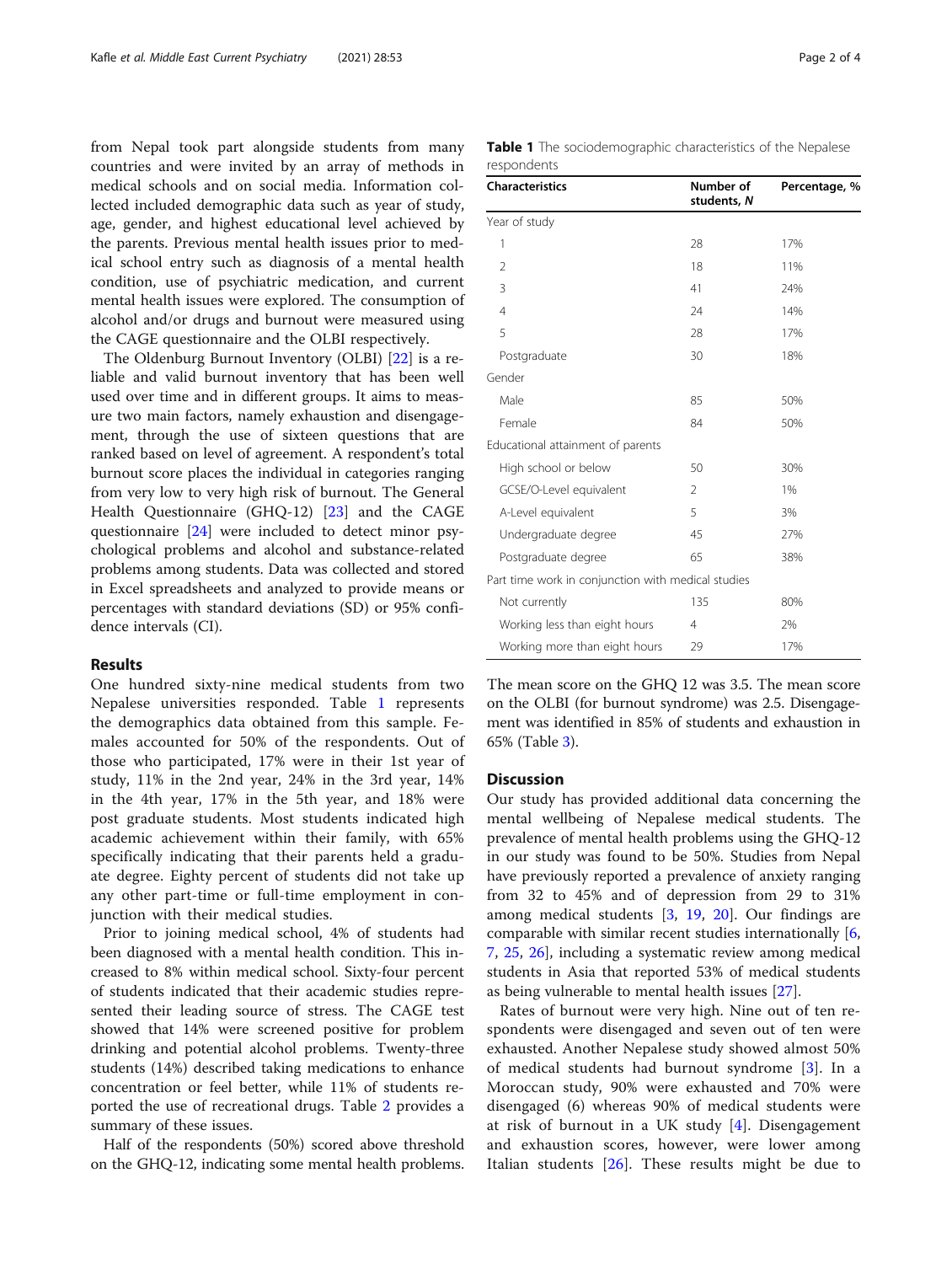<span id="page-2-0"></span>Table 2 Health characteristics of our respondents

| <b>Characteristics</b>                                     | Number of students (%) |  |  |  |  |
|------------------------------------------------------------|------------------------|--|--|--|--|
| Mental health at baseline (before starting medical school) |                        |  |  |  |  |
| Formal diagnosis of a psychiatric illness                  | 6(4%)                  |  |  |  |  |
| Prescription of psychiatric medication                     | 9(5%)                  |  |  |  |  |
| <b>Current mental health</b>                               |                        |  |  |  |  |
| Formal diagnosis of a psychiatric illness                  | 14 (8%)                |  |  |  |  |
| Prescription of psychiatric medication                     | 5(3%)                  |  |  |  |  |
| Sources of stress                                          |                        |  |  |  |  |
| Finance                                                    | 49 (29%)               |  |  |  |  |
| Academic study                                             | 109 (64%)              |  |  |  |  |
| Housing                                                    | 11(7%)                 |  |  |  |  |
| Relationships                                              | 58 (34%)               |  |  |  |  |
| Alcohol and substance abuse                                |                        |  |  |  |  |
| CAGE positive                                              | 23 (14%)               |  |  |  |  |
| Use of substances to feel better                           | 15 (9%)                |  |  |  |  |
| Use of performance (e.g., academic)<br>enhancing drugs     | 8(5%)                  |  |  |  |  |
| Cannabis use                                               | 15 (9%)                |  |  |  |  |
| Cocaine use                                                | $1(1\%)$               |  |  |  |  |
| Opiates use                                                | 2(1%)                  |  |  |  |  |

differences in socio-economic status, educational environment, different levels of competition, and/or different levels of familial support. Burnout and mental health problems were more prevalent in female than male students and this result is similar to previous studies [\[7](#page-3-0)]. This may be the result of underreporting of symptoms by men, compared to the female gender [[28](#page-3-0)]. Depression seen in female medical students has been found to be linked with personality traits [[29](#page-3-0)], gender inequality, and stigma [[30\]](#page-3-0). In addition, 64% of our students reported that their academic studies were the leading cause for their stress. This is also in keeping with other published data globally [[3,](#page-3-0) [6,](#page-3-0) [31](#page-3-0)].

Nine percent of students had reported a recent or current diagnosis of mental illness, while only 4% had psychiatric diagnosis prior to starting university. This rate seems to be lower than in the UK, where 27% of respondents have been diagnosed with mental illness at some point in their life, with 7% stating that this diagnosis was made in the past year [\[4\]](#page-3-0).

### Table 3 GHQ and OLBI positivity

|                                 | Mean | Number of students screening<br>positive (%) |
|---------------------------------|------|----------------------------------------------|
| <b>GHQ-12</b>                   | 3.5  | 85 (50%)                                     |
| OLBI                            | 25   |                                              |
| Disengagement                   |      | 144 (85%)                                    |
| <b><i><u>Exhaustion</u></i></b> |      | 110 (65%)                                    |

Problem drinking was reported by 14% of students. Eleven percent reported illicit drug use, among which 9% had used cannabis. Similar findings are found in other Nepalese studies where 15% students had used cannabis during medical studies. Previous studies in Nepal have reported a similar distribution of alcohol and cannabis abuse, which is aided by the relatively easy availability of cannabis [\[32](#page-3-0)].

# Conclusions

Our study found that mental health problems are high among Nepalese medical students. Failure to identify these problems leads to increased psychological illness with undesirable effects throughout careers and lives. This study will help stakeholders, including local policy makers, to make further strategic plans to alleviate the mental health problems of students. These strategies could include training for the early identification of stress and its management and making the academic curriculum more "student friendly." Further reaserch is needed to delineate and categorize the factors associated with psychological distress in medical students globally, in order to appropriately inform policy at local, national, and international levels.

#### Abbreviations

GHQ: General Health Questionnaire; OLBI: Oldenburg Burnout Inventory; ADHD: Attention deficit hyperactive disorder; ASD: Autism spectrum disorder

#### Acknowledgements

Not applicable

#### Authors' contributions

AM designed the study, BK and YB collected the data, reviewed literature, and wrote the manuscript. AM and MK analyzed the data and critically revised the manuscript. All authors approved the final version of the manuscript.

#### Funding

None

#### Availability of data and materials

The datasets used and/or analyzed during the current study are available from the corresponding author on reasonable request.

#### Declarations

#### Ethics approval and consent to participate

Permissions were sought as appropriate for the survey. The UK NIHR algorithm determined that full ethical approval was not required for this study.

#### Consent for publication

Not applicable

#### Competing interests

The authors declare that they have no competing interests.

#### Author details

<sup>1</sup> Department of Psychiatry, Devdaha Medical College, Rupandehi, Nepal. <sup>2</sup>Oxford University Clinical Academic Graduate School, University of Oxford, Oxford, UK. <sup>3</sup>Oxford Health NHS Foundation Trust, Oxford, UK. <sup>4</sup>Oxford University, Oxford, UK.